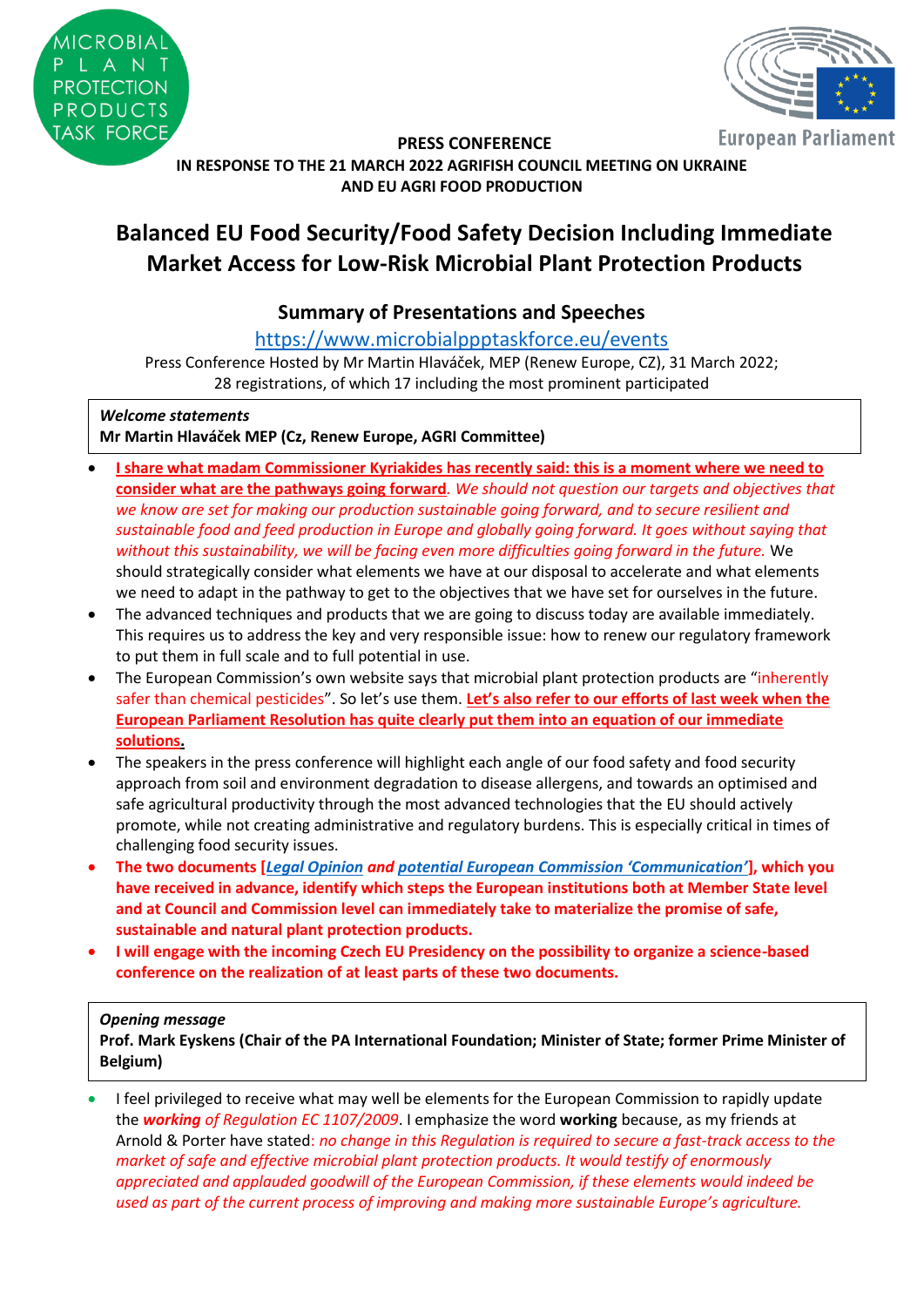• **I shall be pleased to bring these two documents to the attention of the Presidents of the European Council, the European Parliament and the European Commission, imploring them to create the right and forward-looking dynamic balance between chemical and microbial plant protection products.**

#### *Statements*

**Mr Ad Melkert (Vice Chair of the PA International Foundation and Senior Political Advisor to the Microbial Plant Protection Products Task Force; former Under-Secretary-General of the United Nations)**

- [The Arnold&Porter] presentation outlines how the European Commission has all the necessary instruments and the **political duty** to now publish the proposed draft Communication, or at least key elements thereof in a Guideline or another expression of policy implementation.
- **It is worthwhile to refer to a European Union Court of Justice decision of 2015, and I quote: "***The regulation reflects the balance desired by the legislature between an improvement in the functioning of the internal market by the harmonisation of the rules concerning the placing on the market and use of biocidal products, on the one hand, and the preservation of a high level of protection of human and animal health and the environment, on the other. In the exercise of the powers delegated to it by the legislature, the Commission cannot call that balance into question".* **After four European Parliament Resolutions calling for an immediate fast-track access for MPPPs to the European market, there seems no cause for the Executive to call the balance as indicated in those Resolutions into question**.
- It is dramatic if the most advanced agricultural technologies invented in Europe can mostly be used outside Europe. In this connect*, I refer to the words of former Belgian Prime Minister and top economist Prof. Mark Eyskens. He cautions all of us about the risk of 'oligopolistic structures' that appear to effectively delay the marketing of what they may see as competitive products that shorten the economic lifetime of their sometimes antiquated and potentially damaging products for both human health and the environment*. Or in even more plain words, it is in my view, **the chemical industry lobby that strangles innovation and SMEs, and in doing so is harming health and the environment for European citizens**, like me, and you, and everybody listening.
- *The acceleration of the approval of the use of microbials is a test case for the Farm to Fork Strategy of Vice-President of the European Commission Frans Timmermans.* We have to be serious about the Farm to Fork Strategy. It struck me that the *European Parliament again expressed through a Resolution the desired direction to take by the European Commission*. This Resolution has been recently adopted and I quote the paragraph 45 in the resolution of 24 March 2022 on the need for an urgent EU action plan to ensure food security inside and outside the EU in light of the Russian invasion of Ukraine: "[the European Parliament] *Stresses that, at the level of production, strengthened measures and incentives will be needed to build resilience, such as increasing circularity and self-sufficiency in inputs, while not undermining the productive capacity and competitiveness of EU agriculture, fisheries and aquaculture, as well as moving towards precision farming and developing and fast-tracking access to markets of alternative proteins, organic fertilisers, microbial protection of crops and agro-ecology.* The majority is clearly pointing towards the direction that it should take. So how on Earth is it possible that we have lost already 13 precious years in moving in that direction, and if we don't do that now, when?
- The largest EU Member States of course play a big role in this process. We count on the institutions, the European Parliament, but also the next EU Presidency, the Czech Presidency, in the second part of the year to really make it happen.

*Presentation of Legal Opinion and Introduction of potential European Commission Communication on Market Access for Microbial Plant Protection Products (PPPs)*  **Arnold & Porter**

• In its legal opinion, Arnold & Porter submits that the Commission could supplement the existing legislation by issuing a Communication that would (a) advocate certain *practical action points* for Member States within the framework of the *existing* legislation and (b) float *preliminary ideas* concerning *amendments* to the existing legislation.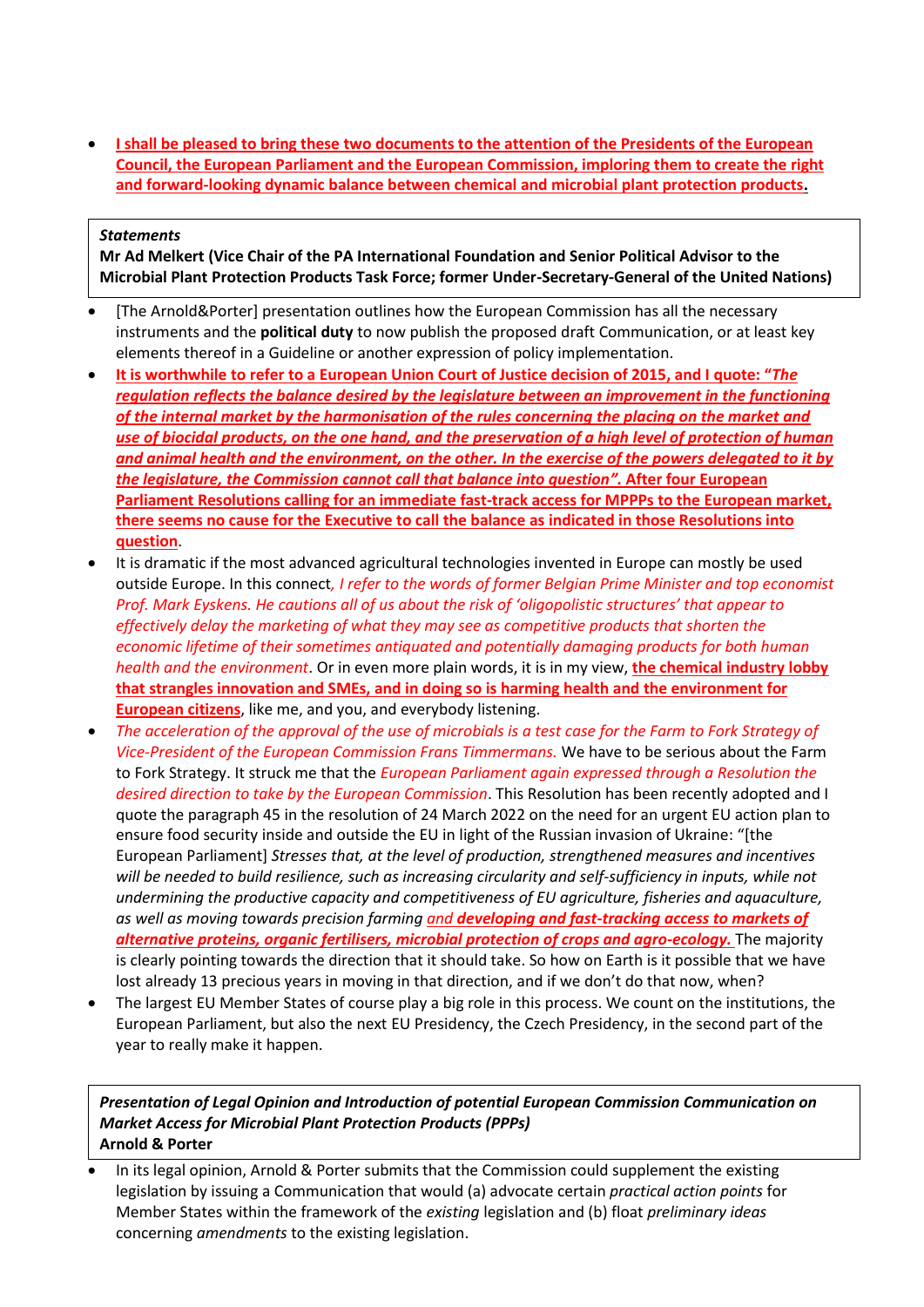- Regulation 1107 is, in part, based on Art. 168 of the Treaty on the Functioning of the European Union which covers public health. This Treaty provision stipulates, among other things, that the Commission may take *any useful initiative* to promote the coordination of the Member States' public health policies, for instance by adopting *guidelines* or discussing *best practices*.
- In Arnold & Porter's view, **Art. 77 [of Regulation 1107/2009] therefore enables the Commission to liaise with the Member States (via the advisory procedure) in order to discuss with them practical action points or clarifications that can contribute to quicker market entry and increased use of microbial pesticides within the framework of the current legislation**.
- Point 5 in Annex II of the Regulation only specifies when an active substance *is not* low-risk, but the drafters of that point only had chemical active substances in mind. *It should be possible to clarify that microbial pesticides can be presumed to be low-risk if they are not a human pathogen and do not contribute to anti-microbial resistance.*
- Member State authorities should be able to confirm the low-risk nature of microbial pesticides at an earlier stage, i.e. the stage of the draft assessment report.
- Under the current Regulation, the entire approval/market authorization process for pesticides has largely been in the hands of *chemical experts*, given the Regulation's focus on the health risks involved in the use of *chemical* pesticides*. Given that the EU is now striving towards a 50% reduction in the use of these pesticides, it would make eminent sense to set up dedicated expert teams for chemical and microbial pesticides.*
- Given the strong focus of the current Regulation on chemical pesticides, it would make a lot more sense to have separate regulations applying side-by-side to these two entirely different types of pesticides -- with assessment criteria, expertise and procedures tailored to each type of these pesticides. The Commission could kick off that process by conducting an impact assessment later this year with a view to demonstrating the need for such a separate Regulation.

# *The future of safe and cost-effective farming in the European Union: the role of microbial plant protection products*

**Ms Diana Lenzi (President, European Council of Young Farmers-CEJA)**

- I know on my own skin, what it means to be a young farmer today and what we really need to be able to succeed in what I believe is a mission for all. Since last year, I also have the immense privilege of being the President of the European Council of Young Farmers, a body that represents over 23 Young Farmers associations from all over Europe. **Even if we are what I consider a minority because we're only about 2.8 million young farmers in Europe, we are the ones who will be carrying out this mission for the future.**
- We are in an ever-changing and challenging world, and the challenges we are facing as farmers seem to be getting greater and greater every day – whether it is about adapting to and mitigating the effects of climate change, preserving natural resources, delivering high-quality production or facing market disruptions that make our day-to-day activity more uncertain, and inherent to all farming activities.
- *The European Green Deal and the Farm to Fork Strategy*, in that context, *need to address the constraints we are facing. They need to answer and give us the tools that we need to reach out and manage to succeed in these important challenges, giving us the enabling tools and help us reach sustainability while keeping in sight, at all times, that our economic stability is the fuel, the primary condition of our capacity for action. If we are not economically stable, we will not succeed. Because we, the young farmers, are truly the ones taking stock of the progress we have made in the horizon 2050.*
- This is the pathway CEJA has taken. For the next two years, our organisation is committed to build the young farmer-driven way to sustainability.
- **In this context, finding all the possible alternatives, all the possible solutions to improve our farming systems, and to broaden the toolkit as farmers** *is absolutely essential. And this is why we exhort the Commission to accelerate the approval process of Biological Plant Protection Products (PPPs) that can be an essential tool in sustainable agriculture in Europe.*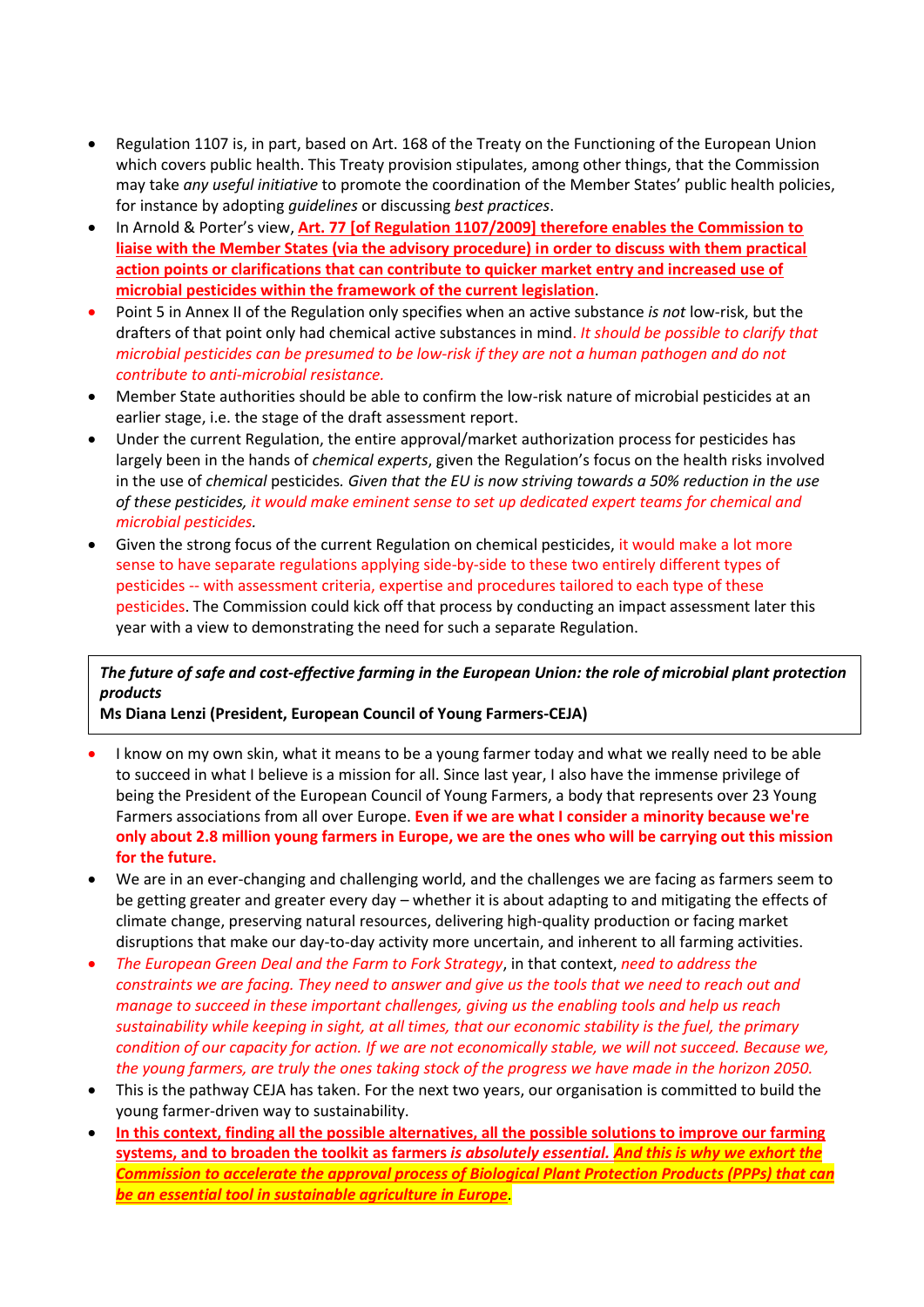• **As components in effective Integrated Pest Management (IPM), together with further investment in knowledge and good practice sharing**, they can most definitely contribute to environmentally responsible production systems.

*Improving the screening of chemical plant protection products by including the testing of their effects on the mice's nerve system*

**Dr Jobien Wind (biochemical scientist with Parkinson's Disease and Policy officer, Parkinson Vereniging)**

- **As Prof. Bas Bloem stated: "Parkinson's disease (PD) is the fastest-growing brain disease in the world, including in Europe. Numerous European and other international scientific studies consistently show a link between the occurrence of Parkinson's disease and prior exposure to pesticides. This is not a mere association: exposure of rodents to pesticides causes degeneration of the nerve cells in the substantia nigra, which is the brain area involved in causing Parkinson's disease. Farmers show a higher percentage of PD prevalence. But also, people living nearby sprayed fields".**
- For me, I suspect that peeling flower bulbs in summer, in a shed, with no ventilation, has contributed to my Parkinson's. Flowers are exposed to a lot of different pesticides. Also, during my PhD, I worked with pesticides in the lab, even when I was pregnant.
- I am not the only one. *Parkinson's disease numbers are exploding. At the Dutch PD association, we have documented over 150 stories of people with PD who suspect pesticides caused their PD. Half farmers, half 'bystanders'*.
- As I stand before you, this is not for me. I already have PD. I stand before you for our children. For those who cannot choose *not* to be exposed. **I urge you to rigorously improve the evaluation procedure, both for individual chemical pesticides and for cocktails of such pesticides**.
- **I urge you to proactively support farmers in finding new sustainable, innovative ways for crop management ASAP, for example by securing access to the market for low-risk alternatives**.
- *For me it's too late. But if I can make you listen to the heart of the matter and act accordingly, at least it will not have been in vain*.

*Microbial plant protection products help improve growing wheat and cereal in a sustainable way in the EU* **Dr Willem Ravensberg (Corporate Senior Regulatory and Governmental Affairs Manager of Koppert BV and Member of the Microbial Plant Protection Products Task Force)**

- What is not in the hands of a product developer is the registration process. That is the job of the authorities. Did they adapt? Did they see the new innovative biologicals coming? Did they develop new methods to assess these new products? No, they did not, at least not enough and not in time. Even to date, **European Commissioner for Health Dr Stella Kyriakides formally acknowledges that national authorities still do not have the appropriate knowledge or experience to deal with microbial plant protection products**.
- Since at least 5 years the majority of new active substances submitted in the EU are biologicals! Every authority knows this. But why have the procedures not been adapted to this trend? One could speculate on the reasons. Is it fear for the unknown? Interests of vested industry and its connections that cause delay? Is it lack of expertise and experts? Lack of resources? Why not repair this in time?
- *[The EU] needs a dedicated system for those products with experienced scientists in the fields of biology and ecology*. The European Commission has recently adapted the data requirements for applications of microbials. They suggest it will also speed up approvals. But they have not adapted the system, the procedures with its long timelines and have not prioritised the biologicals to achieve the goals of the F2F and Green Deal: a more sustainable agriculture that our society wants and needs.
- This [Microbial Plant Protection Products] Task Force was established about a year ago based on the concern that two microbial PPPs are going to be lost in the renewal process. Two products, one based on a bacterium and one on a fungus, that have their use in arable crops, in cereals like wheat. They have been used for over 15 years as seed treatments, against soil diseases and as foliar treatments for other diseases. *They are the about the only ones approved for arable crops where we desperately need*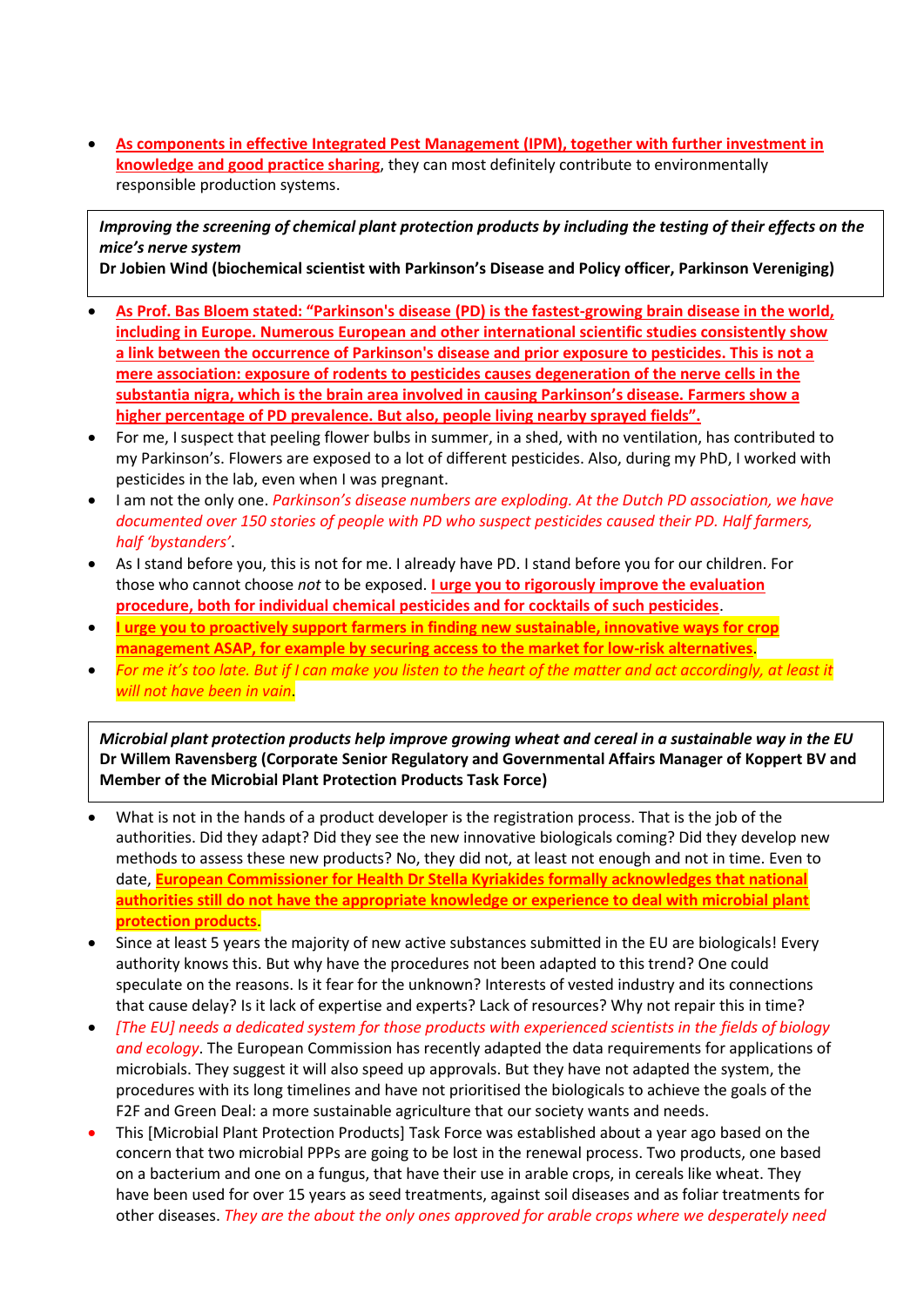*alternatives to chemicals. Koppert may lose its product completely and with that all our investments of many millions of Euros.* 

- In some markets these products are the only non-chemical solutions available. *Chemical fungicides are disappearing from the market and the toolbox of farmers is getting emptier all the time.* The products have the potential to increase strongly in coming years. **They are the few biological products for arable crops where IPM and biocontrol is urgently needed. And now they are threatened to be taken from the market, just because the wrong questions have to be answered, questions appropriate for synthetic chemicals, but not for living microorganisms.**
- **However, EFSA, Member States and the European Commission apparently need to still build and develop their expertise on biologicals and improve and speed up the procedures. The only remedy is a fast-track procedure. As Arnold & Porter have demonstrated, this can be done within the framework of and without changing Reg. 1107/2009. Anyone who chooses a longer road plays into the hands of further delay, more research and more time for chemical pesticides to continue their sometimes harmful use.**

#### *Q&A Session*

Q1) *What is the added value of microbial PPPs? Aren't chemical pesticides cheaper*?

• **Willem Ravensberg**: Firstly, biologicals are used as good tools and farmers use them more and more because the chemicals do not work and the resistance management is very important and also to keep the combination of chemicals and biologicals within an IPM system alive. Secondly, with regards to the question on the cost of chemicals, **chemicals are put on the market too cheaply because there are major external costs on the environment, on health, that are not paid by the polluters – by the products itself – but by our society.** Our biologicals are part of nature, they are broken down by nature which, is not the case for many chemicals

Q2) *Does CEJA thinks that young farmers need IPM + agroecology and biopesticides to overtake the share of the market currently held by synthetic pesticides, especially to protect nature and prevent disease such as Parkinson? If so, what would be a realistic timeline to achieve this, especially for farmers in areas where chemical pesticides play a big role, such as wine-growing*?

• **Diana Lenzi**: What we need as young farmers is alternatives. I truly believe in the power of science, and science gives us more insights concerning the correlation between harmful pesticides and diseases and we need to acknowledge this. When it comes to the timeline, **we are as you know on a ticking clock. We are on a ticking clock when it comes to climate change, to food security, and when it comes to ensuring a healthy environment for the farmers and for the civil society at large.** 

This Commission really needs to take this into their hands. It is not through easy fixes that we can tackle this problem. There needs to be a lot of common sense, reason and practicability in the solutions put forward. The farmers need more information. We need to train, we need to start from schools, we need to reshape the whole knowledge system that is behind the farming community. What they need to know is "what alternative, what farming practice can I use that has the same effect".

• **Ad Melkert**: You are hitting a very important point. Indeed, **the training and knowledge sharing is something very important which should have started yesterday, and the day before yesterday already. This is something which could be accelerated through the (Proposed Draft) Communication that we advocate and that the European Commission should now publish**. We can and should do it now.

Q3) *What is the main problem with the current approval procedure? Why does it take so long between the start of the application and the final approval?* 

• **David Cary (scientific advisor of the Microbial Plant Protection Products, Board Member of PAN Europe)**: We have seen already that farmers in other parts of the world are getting access to these microbials and they are using them successfully, and therefore we need to make those available